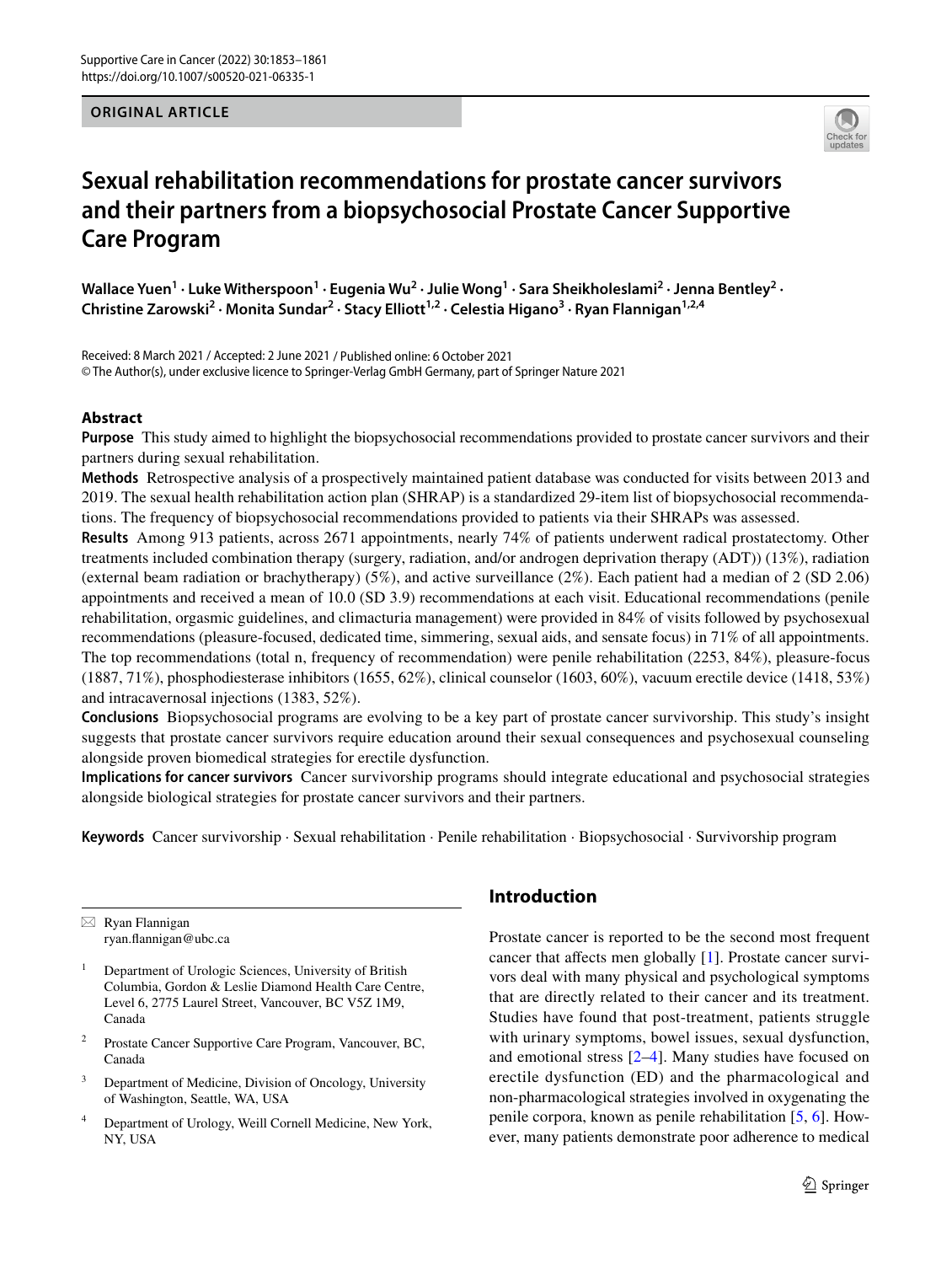therapies, and many stop due to medical and psychosocial factors [\[5](#page-8-3)].

Sexual dysfunction is not limited to ED, with sexual interest, desire, and intimacy impacted by prostate cancer and its treatment [[7\]](#page-8-5). Prostate cancer signifcantly impacts partners by afecting life satisfaction, intimacy, communication, and sexual relationships [[8–](#page-8-6)[10\]](#page-8-7). Growing evidence suggests a psychosocial approach is equally as important to medical therapy in sexual rehabilitation [[11–](#page-8-8)[13](#page-8-9)]. Current post-prostate cancer therapy treatment algorithms broadly fail to account for psychosocial considerations [[14\]](#page-8-10). With increased interest in an integrated treatment model, there has been preliminary work in establishing biopsychosocial clinics [\[15](#page-8-11), [16](#page-8-12)].

The multidisciplinary Prostate Cancer Supportive Care (PCSC) Program was founded through the Vancouver Prostate Centre (VPC) and the Department of Urologic Sciences at the University of British Columbia in 2013. The PCSC Program is a modular survivorship program that addresses the complex supportive care needs of men with prostate cancer and their partners from diagnosis onwards [\[17\]](#page-8-13). Here, we describe the biopsychosocial recommendations provided to patients using a novel tool, the Sexual Health Rehabilitation Action Plan (SHRAP).

# **Methods**

We performed a retrospective analysis of the prospectively maintained PCSC database of records from July 2013 to June 2019. All patients that had documented SHRAPs within the database and received a conventional treatment modality (active surveillance (AS), surgery, radiation, hormone therapy, or any combination thereof) were included. The PCSC Program is a modular program addressing several aspects of a patient's care. The module in which the SHRAP is deployed is the sexual rehabilitation clinic (SRC) module. The goal of the SRC is to provide education and support on the sexual side efects of cancer treatment by employing biopsychosocial rehabilitation strategies to reduce the adverse impact of prostate cancer and provide treatment on sexuality, sexual function, and relationships.

At each appointment, a SHRAP was provided to each patient to follow as part of their rehabilitation process (Appendix Fig. [2\)](#page-6-0). The SHRAP is a list of 29 potential biopsychosocial recommendations provided to the patient by a sexual medicine-trained registered nurse (RN) with the support of physician, counselor, and physical therapist consultations. During each visit, the RN identifed and recommended specifc items from SHRAP determined to be helpful in assisting the patient's sexual rehabilitation.

In this paper, the 29 SHRAP recommendations were further distilled into 17 unique actionable items that ft under four categories: biomedical, educational, psychosexual, and referrals. Of the 29 items on the checklist, a number of items were synthesized under one recommendation. For instance, items 1 through 5 involved the use of phosphodiesterase-5 inhibitors (PDE5i's); thus, these were consolidated under "PDE5i's." Items 6 and 7 involved the vacuum erectile device (VED) and was categorized under "VED." Items 8 through 10 involved intracavernosal injections (ICI) and its progress; thus, these were categorized under "ICI." Penile rehabilitation was defned as items 13 and 14, "penile massage/stimulation" and "erections three times weekly," respectively. Items 22 through 24 involved pelvic floor exercises or the Pelvic Floor Clinic; therefore, these three items were amalgamated into "physical therapy." Items 28 and 29 were not determined to be clinically relevant for this analysis. Collectively, these consolidations and deletions resulted in 17 potential recommendations referenced in this paper.

Furthermore, these 17 recommendations were organized into four categories based on the inherent characteristics of the recommendations. Biomedical strategies were defned as pharmacologic or non-pharmacologic interventions that improve sexual dysfunction and these were (1) daily or ondemand PDE5i's, (2) VED, (3) ICI, (4) intraurethral alprostadil, and (5) penile braces. Educational recommendations were those that involved knowledge transfer between practitioner and patient to treat adverse physical symptoms. These include (1) penile rehabilitation, (2) orgasmic guidelines, and (3) climacturia management. Orgasmic guidelines and climacturia management are delivered by the sexual health RN and detailed in distributable pamphlets within the SRC. Psychosexual recommendations were determined to focus on the patient and his partner's psyche, sexuality, or nonphysical symptoms. Here, they were (1) pleasure-focus, (2) dedicated time, (3) simmering, (4) sexual aids, and (5) sensate focus. Pleasure-focus involves being "present" in partner encounters as opposed to "spectatoring" during sexual activity. Simmering is the act of consciously cultivating a thought or sensation that is sexually appealing until one can become sexual with oneself or with a partner. Sensate focus is an exercise between a couple using non-sexual touching to explore their sensuality and build intimacy [[18\]](#page-8-14). Ultimately, these psychosexual recommendations are based on establishing or re-establishing intimacy with oneself and their partners. Referral recommendations included any intervention that required the involvement of allied health professionals and existed outside of a sexual rehabilitation appointment; these comprised (1) physical therapy for urinary incontinence, (2) exercise therapy, (3) couples intimacy workshops, and (4) couples counseling. Couples' intimacy workshops are quarterly workshops facilitated by two sexual health clinicians that discuss the impact of sexual changes on relationships and strategies to enhance intimacy and sexual communication. At the end of each appointment, SHRAPs were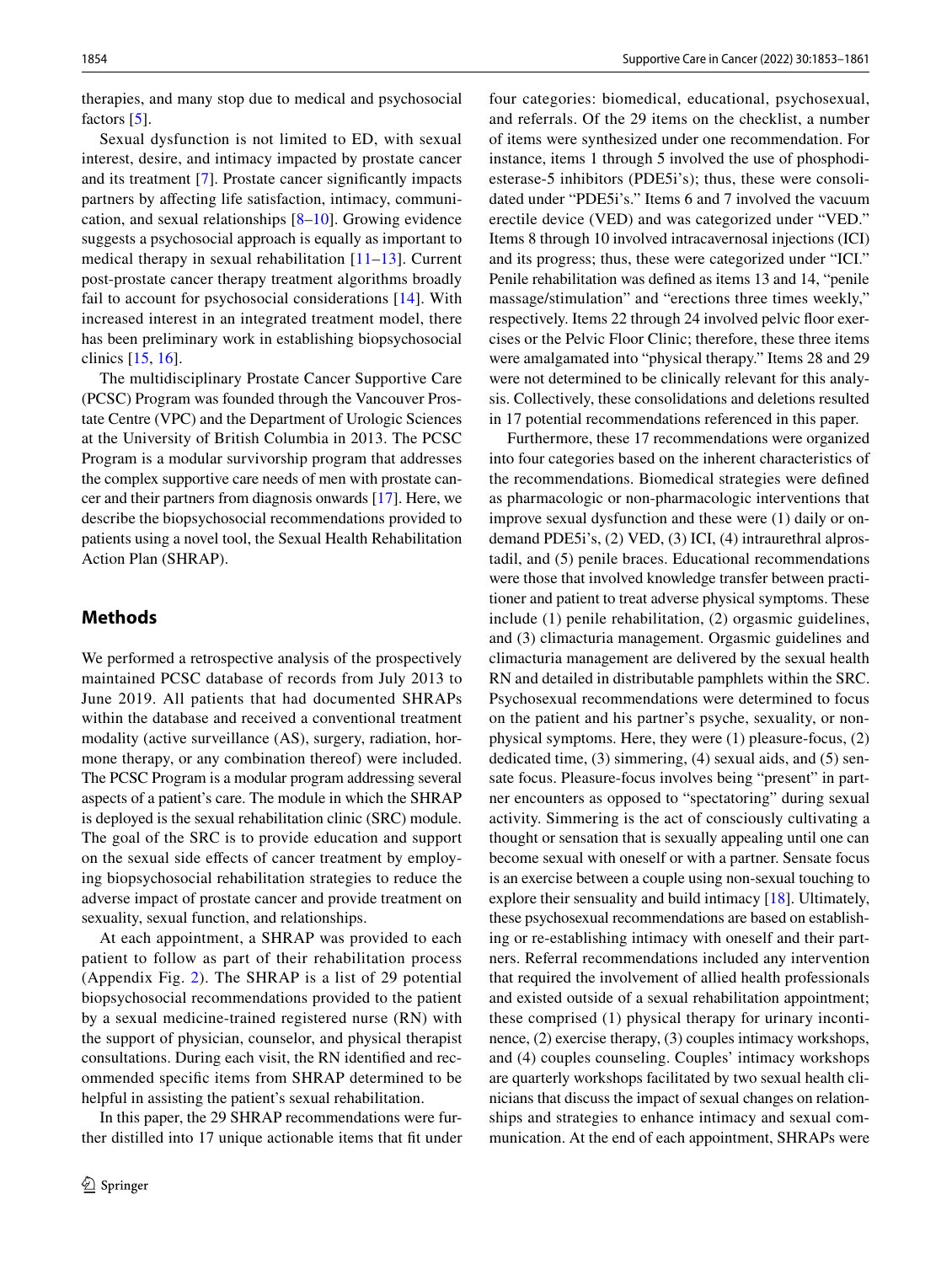provided to patients via mail or email as a summary of recommendations discussed during each meeting. Not all visits necessitated a SHRAP; for example, a detailed SHRAP was not provided to patients in the case of a short telephone visit.

Study patients were enrolled by referral (either by a healthcare provider or self-referral) to the program and underwent visits with a sexual health clinician at regular intervals. Data was obtained from patient charts (electronic medical records), semi-structured clinician-led interviews, and SHRAPs. Study patients were categorized under one of six treatment categories: active surveillance (AS); surgery (radical prostatectomy); radiation (brachytherapy or external beam radiation therapy (EBRT)); androgen deprivation therapy (ADT); radiation combination (any combination of brachytherapy, EBRT and/or ADT); and combination therapy (any combination of brachytherapy, EBRT, surgery and/or ADT). Patients undergoing experimental or unique therapies like high-intensity frequency ultrasound (HIFU), cystoprostatectomy, and chemotherapy were excluded from this study due to low numbers of use for these treatment modalities.

Descriptive statistics were computed using Microsoft Excel and Prism GraphPad 8. Where data was not available for all patients, the proportion of patients included in each analysis is noted. Approval from the University of British Columbia clinical research ethics board was obtained.

# **Results**

#### **Patient demographics**

Nine hundred thirteen patients were enrolled between July 13, 2013, and June 25, 2019, amassing a total of 2671 appointments. The mean (standard deviation (SD)) age was 65.4 (SD 6.99) years old (Table [1](#page-3-0)). Approximately half of the patients (240, 50.4%) had a university degree or higher (Table [1](#page-3-0)). Patients had a median of 2 appointments with the PCSC program, with an interquartile range (IQR) of 3 and a SD of 2.06. Five hundred ninety-one patients (64.8%) had at least one follow-up appointment and documented detailed SHRAP. Of this subset, the median number of follow-up appointments was 3, with an IQR of 3 and a SD of 1.97. Seven hundred eighty-four patients had prostate cancer grade scores recorded. Two hundred six of the 782 (26.0%) had grade group 1 prostate cancer, 264 (33.8%) had grade group 2, 111 (14.2%) had grade group 3, and 203 (25.9%) had grade group 4 or 5 (Table [1\)](#page-3-0). Within the cohort, 673 (73.6%) patients underwent surgery; 121 (13.2%) underwent a combination of surgery, brachytherapy, EBRT, or ADT; 46 (5.0%) received radiation (EBRT or brachytherapy); 45 (4.9%) received a combination of radiation and ADT; 15 (1.6%) patients underwent AS; and 13 (1.4%) underwent ADT (Table [1\)](#page-3-0).

#### **Individualized SHRAP treatment plans**

The SHRAP is an individualized treatment plan provided to each patient and their partner based on perceived sexual health dysfunction post-treatment. The SHRAP incorporates biomedical, educational, and psychosexual tools, as well as referral programs into an accessible package for patient rehabilitation. A mean (SD) of 10.0 (SD 3.9) recommendations were provided to patients at each visit. Assessing all visits, educational recommendations were provided 84% of the time, psychosexual recommendations 71% of the time, biomedical recommendations 62% of the time, and referrals 60% of the time. The most common recommendations (total n, %) provided to patients were a blend of biopsychosocial strategies: penile rehabilitation (2253, 84%); pleasure-focus (1887, 71%); PDE5i's (1655, 62%); clinical counselor (1603, 60%); VED (1418, 53%); and ICI (1383, 52%).

#### **Educational and biomedical recommendations**

Educational recommendations in the SHRAP fell under three categories: penile rehabilitation, orgasmic guidelines, and climacturia management. Penile rehabilitation was the most common educational recommendation. Patients were instructed to conduct penile massage stimulation and create at least three erections a week. This was recommended in 84% of all visits, followed by orgasmic guidelines (40%) and climacturia management (38%) (Table [2](#page-3-1)). Penile rehabilitation was the most consistently recommended when comparing across time points of 0–6 months (84%), 6–12 months (88%), 12–24 months (85%), and>24 months (79%).

PDE5i's (daily and/or on-demand) were the most common biomedical recommendation and provided to patients in 62% of all visits (Table [2\)](#page-3-1). VED (53%) and ICI (52%) were also frequently prescribed (Table [2](#page-3-1)). Penile braces (19%) and intraurethral alprostadil (14%) were less commonly recommended (Table [2](#page-3-1)).

#### **Psychosexual interventions and referrals**

Psychosexual interventions consisted of pleasure-focused, sexual aids, dedicated time, sensate focus, and simmering. The two most frequent psychosexual recommendations were pleasure-focused (71%), followed by sexual aids (48%) (Table [2](#page-3-1)). Dedicated time (21%), sensate focus (15%), and simmering (12%) were less commonly prescribed to patients (Table [2\)](#page-3-1).

Referrals within the PCSC Program included physical therapy (including pelvic foor exercises), exercise, clinical counselor, and couple's intimacy workshops. Referrals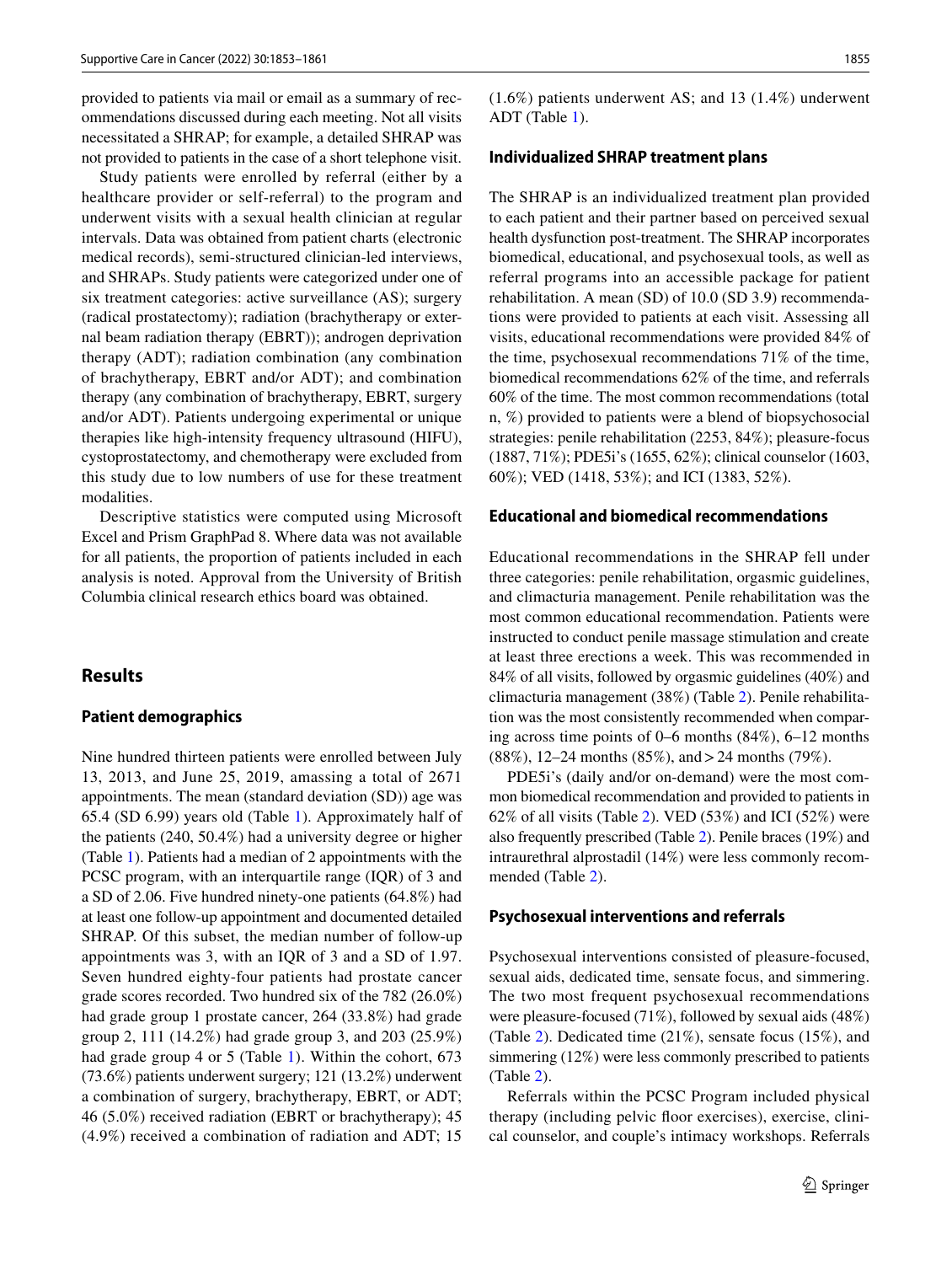<span id="page-3-0"></span>**Table 1** Demographics of patients attending the Prostate Cancer Supportive Care (PCSC) Program who received a Sexual Health Rehabilitation Action Plan (SHAP), between 2013 and 2019

|                                                                                 |                              | Available data |
|---------------------------------------------------------------------------------|------------------------------|----------------|
| Total patients                                                                  |                              | $n = 913$      |
| Age (mean years, range, standard deviation)                                     | $65.4(43-89)$<br>$SD = 6.95$ | $n = 845$      |
| Education (highest completed)                                                   |                              | $n = 476$      |
| High school (n, % of total)                                                     | 89 (18.7%)                   |                |
| Apprenticeship/non-university diploma/other (n, % of total)                     | 147 (30.9%)                  |                |
| University undergraduate (n, % of total)                                        | 119 (25.0%)                  |                |
| Graduate (n, % of total)                                                        | 121 (25.4%)                  |                |
| Gleason score                                                                   |                              | $n = 782$      |
| $< 6$ (n, % of total)                                                           | $1(0.1\%)$                   |                |
| Grade group 1 (n, % of total)                                                   | 203 (26.0%)                  |                |
| Grade group 2 (n, % of total)                                                   | 264 (33.8%)                  |                |
| Grade group 3 (n, % of total)                                                   | 111 (14.2%)                  |                |
| Grade group 4 (n, % of total)                                                   | 98 (12.5%)                   |                |
| Grade group 5 (n, % of total)                                                   | 105 (13.4%)                  |                |
| Primary treatment type                                                          |                              | $n = 913$      |
| Surgery $(n, %)$ of total)                                                      | 673 (73.7%)                  |                |
| Radiation (external beam radiation therapy or brachytherapy) (n,<br>% of total) | 46 (5.0%)                    |                |
| ADT (n, % of total)                                                             | 13 (1.4%)                    |                |
| Radiation and ADT (n, % of total)                                               | 45 (4.9%)                    |                |
| Combination (surgery, radiation and/or ADT) (n, % of total)                     | 121 (13.3%)                  |                |
| Active Surveillance (n, % of total)                                             | $15(1.6\%)$                  |                |
| Baseline sexual function                                                        |                              | $n = 913$      |
| Sexually active $(n, %)$ of total)                                              | 689 (75.5%)                  |                |
| PDE5 as needed (n, % of total)                                                  | 272 (29.8%)                  |                |
| PDE5 daily (n, % of total)                                                      | 14 (1.5%)                    |                |
| VED $(n, % of total)$                                                           | $5(0.5\%)$                   |                |
| ICI $(n, %)$ of total)                                                          | $9(1.0\%)$                   |                |
| Sexual orientation                                                              |                              | $n = 439$      |
| Heterosexual (n, % of total)                                                    | 419 (95.0%)                  |                |
| Homosexual (n, % of total)                                                      | 18 (4.1%)                    |                |
| Bisexual (n, % of total)                                                        | $2(0.6\%)$                   |                |

were made on an as-needed basis and re-referrals were possible. The clinical counselor was the most common referral recommendation, being provided in 60% of all visits (Table [2](#page-3-1)). The frequency of referral to couples counseling was consistent across the program, from 59% at 0–6 months to 66% at 6–12 months and 12–24 months to 54% beyond 24 months. Couples intimacy workshop was another important recommendation and was prescribed in 50% of visits (Table [2\)](#page-3-1). The pattern of couples intimacy workshop referrals trended downward over time post-enrolment into the program, from 59% at 0–6 months, 50% at 6–12 months, 40% at 12–24 months, to 26% at>24 mos. Physical therapy referrals were provided in 30% of all visits and exercise was offered in only 8% of all visits (Table [2](#page-3-1)).

<span id="page-3-1"></span>**Table 2** SHRAP recommendations provided to patients over post-treatment survivorship

| Category<br>Biomedical | Ranking of Recommendations (frequency of recommendation of all visits, %) |                                                           |                                     |                                           |                                       |  |
|------------------------|---------------------------------------------------------------------------|-----------------------------------------------------------|-------------------------------------|-------------------------------------------|---------------------------------------|--|
|                        | PDE5 inhibitors $(62\%)$                                                  | Vacuum pump erection<br>device $(53%)$                    | Intracavernosal injections<br>(52%) | Penile brace (19%)                        | Intraurethral<br>alprostadil $(14\%)$ |  |
| Educational            |                                                                           | Penile rehabilitation $(84%)$ Orgasmic guidelines $(40%)$ | Climacturia management<br>(38%)     |                                           |                                       |  |
|                        | Psychosexual Pleasure-focused (71%)                                       | Sexual aids (48%)                                         | Dedicated time $(21\%)$             | Sensate focus $(15\%)$ Simmering $(12\%)$ |                                       |  |
| Referrals              | Clinical counselor $(60\%)$                                               | Couples intimacy workshop<br>$(50\%)$                     | Physical therapy $(30\%)$           | Exercise $(8\%)$                          |                                       |  |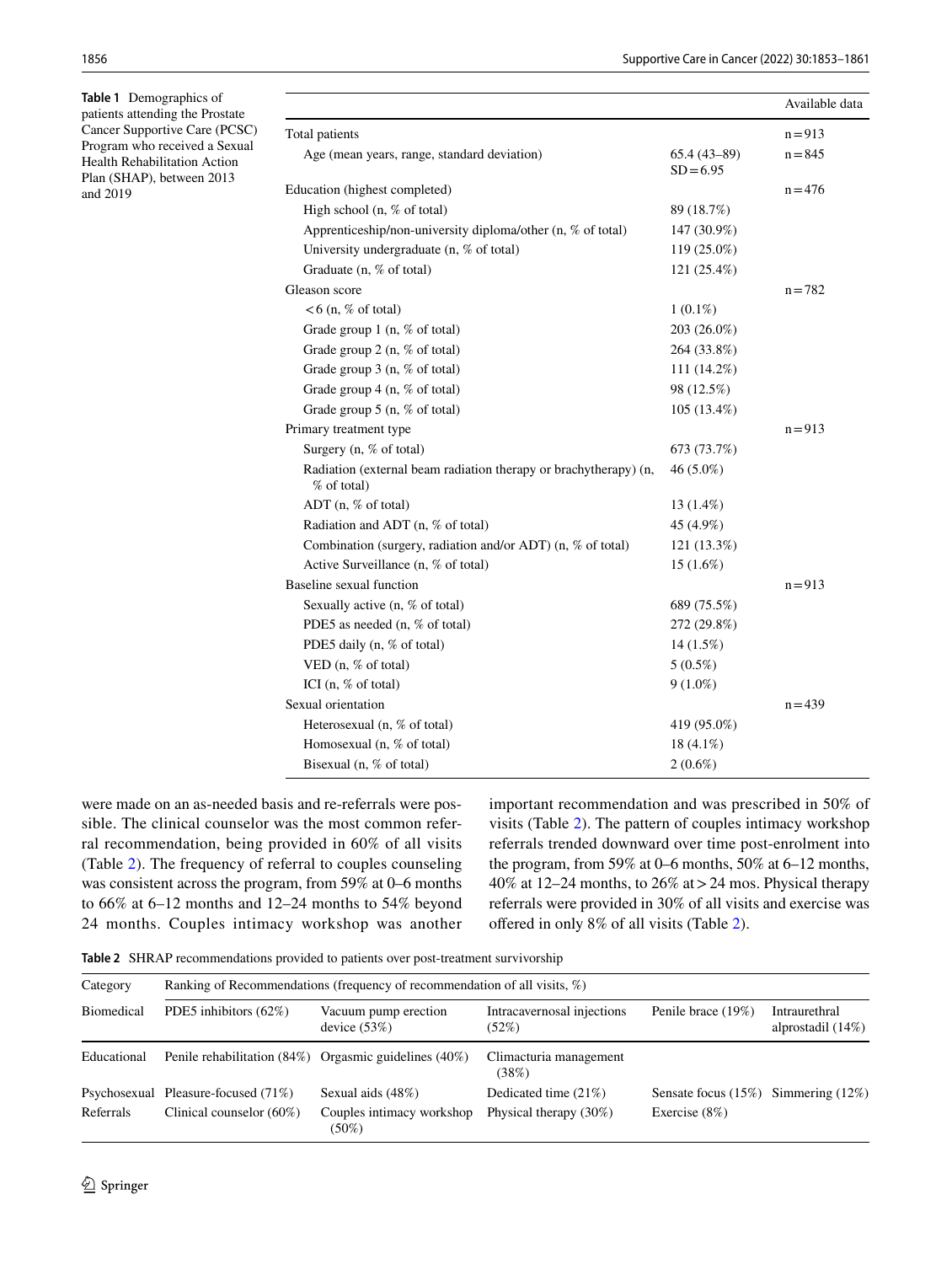# **Recommendations by prostate cancer treatment modality**

When comparing the types of recommendations provided according to treatment, SHRAP recommendations appeared to be given in a similar way across treatment modalities. Patients that underwent surgery were most frequently prescribed educational recommendations (Figs. [1](#page-4-0) and [2](#page-6-1)). Penile rehabilitation was the most common recommendation (87%), followed by climacturia management (43%) and orgasmic guidelines (39%) (Appendix Fig. [3\)](#page-6-0). Psychosexual recommendations for surgery were recommended at a frequency of 71% of visits, and pleasure-focused (71%) and sexual aids (48%) were the most common of the psychosexual strategies (Appendix Fig. [3](#page-6-0)). Biomedical interventions were involved in 62% of visits and of that category, PDE5i's were recommended in 62% of visits, followed by VED (54%) and ICI (53%) (Appendix Fig. [2](#page-6-0)). Referral recommendations were only recommended in 60% of visits and mainly focused on couples counseling (60%), couples intimacy workshops (50%) and physical therapy (30%) (Appendix Fig. [2](#page-6-0)).

The other treatments, such as radiation and combination therapy, overall demonstrated comparable trends in recommendation patterns. Specifcally, patients that received radiation were most frequently prescribed educational recommendations (83%), followed by psychosexual recommendations (82%), biomedical recommendations (66%), and referral services (51%) (Fig. [1\)](#page-4-0). In terms of educational recommendations within the radiation cohort, penile rehabilitation was most prescribed (83%), followed by orgasmic guidelines (55%) and climacturia management (10%) (Appendix Fig. [3](#page-6-0)). Similar to the surgical cohort, the top two psychosexual recommendations were pleasure-focus (82%) and sexual aids (50%) (Appendix Fig. [3\)](#page-6-0). The top biomedical recommendations were PDE5i (66%), ICI (43%), and VED (38%)



<span id="page-4-0"></span>**Fig. 1** Frequency of biopsychosocial recommendations provided to patients based on treatment modality. ADT, androgen deprivation therapy; combination=surgery, radiation and/or ADT

(Appendix Fig. [3\)](#page-6-0). Likewise, the top referral recommendations were couples counseling (51%), couples intimacy workshop (47%), and physical therapy (26%) (Appendix Fig. [3\)](#page-6-0).

AS did have some variance compared to the other treatment modalities with psychosexual interventions being the most frequently prescribed SHRAP recommendation (86%), over biomedical (64%), referral (64%), or educational (52%) strategies (Fig. [1\)](#page-4-0). Within the psychosexual category, pleasure-focused (86%), sexual aids (39%), and simmering (30%) were the top recommendations.

# **Discussion**

There is consensus that psychosocial strategies, in addition to biomedical interventions, are necessary for optimal reha-bilitation of cancer survivors [\[11](#page-8-8), [15](#page-8-11), [16\]](#page-8-12). This study provides a descriptive analysis characterizing a unique biopsychosocial approach to sexual rehabilitation in prostate cancer survivorship. Over 60% of patients voluntarily continued in the PCSC Program with a follow-up appointment, suggesting most patients found the program helpful and continued to incorporate the biopsychosocial recommendations in their rehabilitation. To the best of our knowledge, the SHRAP is the frst standardized checklist in a prostate cancer survivorship program that has combined biopsychosocial recommendations with a patient-centered rehabilitation process.

Sexual dysfunction, particularly ED, is a prominent concern and thus, the top fve recommendations given to patients were meant to rehabilitate sexual function. Unlike bladder and bowel function, sexual function, and sexual drive improve less spontaneously post-treatment [[2\]](#page-8-1). Penile rehabilitation (penile massage and periodic stimulation of erections) were recommended to encourage blood flow to penile tissues and minimize fbrosis [[19](#page-8-15)]. Other biomedical methods like PDE5i's and VED were among the top five recommendations and were used to support penile rehabilitation and stimulate erections for sexual activity. Unfortunately, sexual dysfunction is often complicated by psychological barriers that may prevent or limit treatment adherence, such as the idea of being sexually inadequate or being dishonest to their partners about their sexual situation [[5\]](#page-8-3). Thus, it is important to have interventions that target these psychological barriers.

With increased focus on non-physical symptoms such as psychosexual health and intimacy [[7](#page-8-5), [11,](#page-8-8) [12\]](#page-8-16), studies have suggested incorporating a psychosocial approach into sexual recovery to deal with non-physical sequelae [[11](#page-8-8), [20\]](#page-8-17). Here, the second most common recommendation was pleasure-focus, which involves being "present" during sexual activity and focusing on the pleasurable sensations instead of being goal oriented. Pleasure-focus is a relatively simple technique to implement and can also encourage intimacy. Other interventions such as intimacy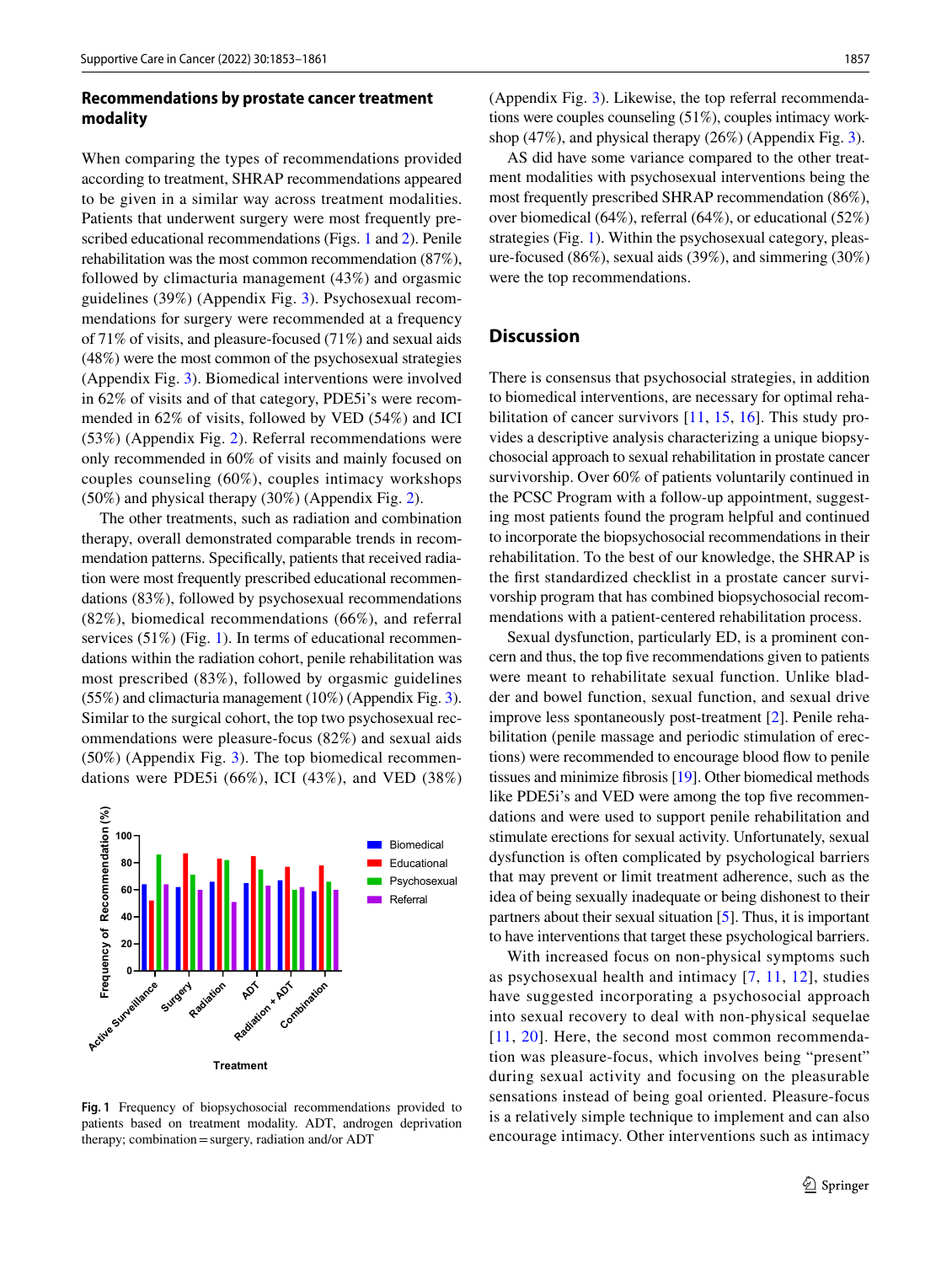workshops have also been found to increase relationship satisfaction scores [[21](#page-8-18)]. Consequently, approximately half of the patients in the study were recommended to undergo either intimacy or counseling services with their partners and these interventions aimed to establish understanding surrounding prostate cancer survivorship. The frequency of couples' intimacy workshop referrals did trend downward over time and this is due to how the workshops are set-up: they are typically one-time workshops attended by the patient and their partner(s) to maximize their sexual intimacy and all participants are provided with a resource package for reference. Re-referral is at the discretion of the clinician based on perceived continued intimacy issues. On the other hand, couples counseling was consistently recommended because the clinical counselor was meant to provide ongoing care to patients and/or partners to navigate the emotional journey associated with prostate cancer survivorship and these changes likely required more than one counseling appointment. Current literature suggests that strategies such as fostering realistic expectations of the recovery process and timeline, encouraging nonpenetrative sexual practices, intervening early with penile stimulation, including prerehabilitation strategies, and involving partners are also efective [[11\]](#page-8-8). However, in our study, patients were enrolled post-treatment so it was not possible to provide these services prior to treatment.

When comparing the recommendations provided based on treatment modality, for all treatments other than AS, penile rehabilitation was the cornerstone of rehabilitation followed by pleasure-focus. These were the least invasive tools that could be employed by the patient. For patients who received surgery, it was intuitive to also recommend strategies that treated side effects such as climacturia [\[22](#page-8-19)] (climacturia management) and urinary incontinence [[3\]](#page-8-20) (physical therapy) as needed. Although most recommendations for surgery, radiation, ADT, and combinations were similar, the recommendations for AS were diferent due to diferences in symptoms post-treatment. Primarily, patients receiving AS have fewer/ no urinary and sexual side efects compared to those who receive surgery or radiation [\[3](#page-8-20)]. As a result, recommendations for AS patients trended towards psychosexual interventions like pleasure-focused, sexual aids, and simmering.

## **Strengths and limitations**

The concept of a multidisciplinary biopsychosocial approach to prostate cancer survivorship is not new. The American Cancer Society highlights the importance of a multidisciplinary biopsychosocial approach in rehabilitation after prostate cancer treatment and mentions the implementation of various scales and tools to assess patient outcomes [[23](#page-8-21)]. Indeed, biopsychosocial programs exist that are similar to the PCSC program [[15,](#page-8-11) [24\]](#page-8-22). To the best of our knowledge, these existing programs do not currently have a tool like the SHRAP that unifes biomedical, educational, psychosexual, and interdisciplinary referral interventions into a single referential guide for patients.

The SHRAP is standardized to include an array of interventions that target multiple domains of sexual rehabilitation. The SHRAP allows for the individualization of treatment plans based on treatment modality. The very nature of the SHRAP allows the clinician to provide personalized interventions based on a patient's treatment modality and their needs. As an action plan in the form of a checklist, the SHRAP is an excellent summary of interventions discussed during the meeting. The tool can also be used by clinicians to document which interventions have previously been tried to eliminate redundancy in management. With interdisciplinary guidance, the SHRAP can be revised as needed to include or exclude treatment regimens based on best clinical practices.

Unfortunately, there is no measure related to patient adherence to the items highlighted in the SHRAP. Poor patient adherence to counseled strategies may explain why intuitively helpful strategies like penile rehabilitation were recommended in follow-up visits. Alternatively, poor patient health literacy may explain this pattern. Health literacy is crucial for patient involvement [[25,](#page-8-23) [26\]](#page-8-24). Many elements of promoting health literacy are integrated within the PCSC program, including multidisciplinary support and online lecture series, though there are no data on the uptake of these resources.

In addition, the SHRAP is not a validated tool despite ongoing input and revisions with content experts. The SHRAP is inherently difficult to validate because it is not a scale but a series of recommended actions based on individual patient requirements. Despite supporting literature that biopsychosocial techniques are equally valuable in sexual rehabilitation, the present study is not meant to draw conclusions on its efectiveness compared to biomedical or educational techniques. With a small sample size of patients receiving a therapy other than surgery, it is difficult to determine if recommendations were made diferently based on treatment modality or adverse efects secondary to treatment modality. Because the data presented are recommendations and due to the absence of an established national protocol for sexual rehabilitation, there is an inherent prescriber bias that infuences what recommendations may be provided to patients. Finally, the present study reports the frequency of recommendations, and this type of data makes it difcult to employ comparative statistics.

Because the present study does not investigate which sexual rehabilitation strategies are most efective in each treatment modality, the authors hope to evaluate this in future studies with the PCSC program. These analyses could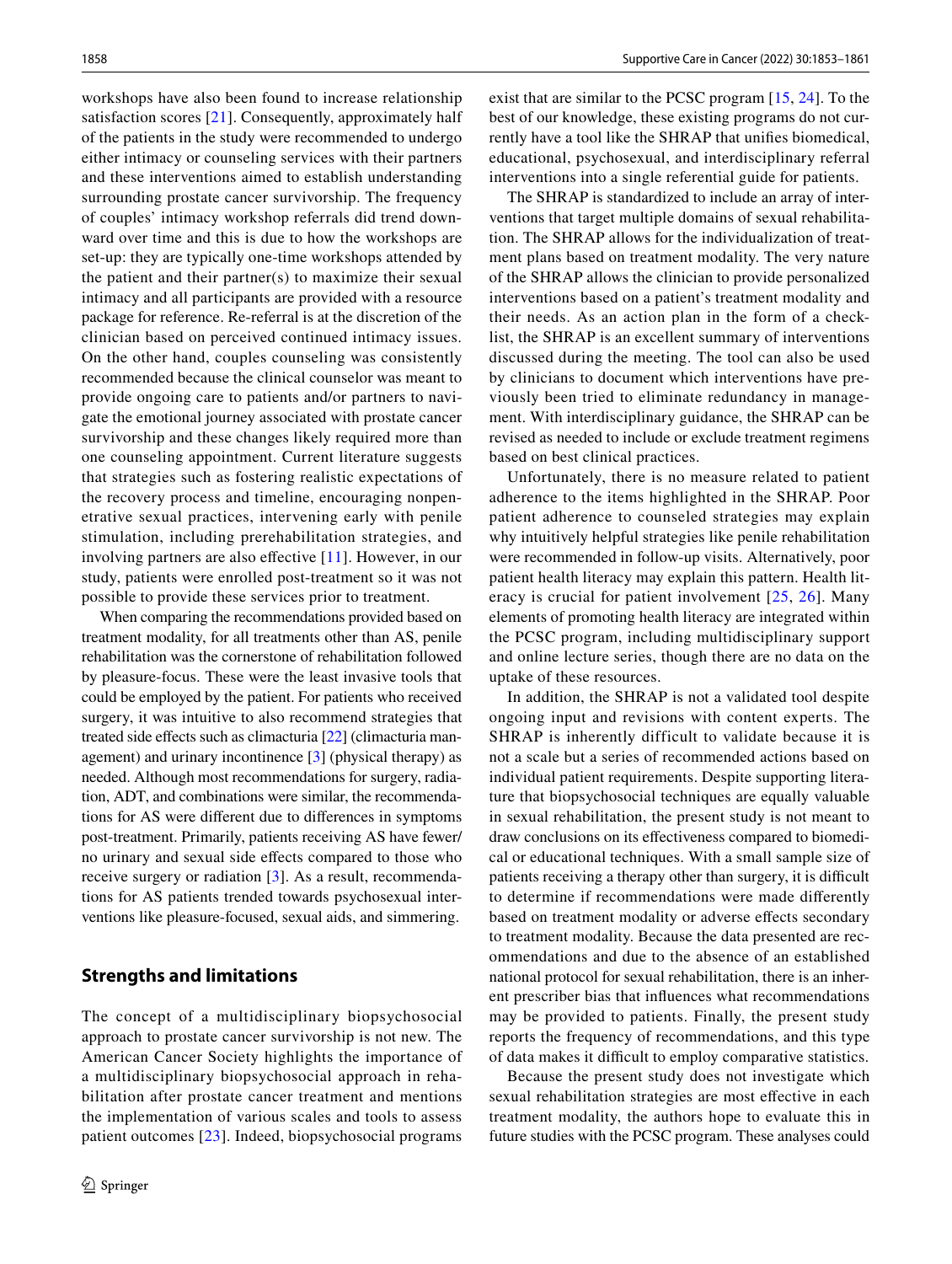investigate the efficacy and impact of recommendation types on patient and partner sexual function.

# **Conclusion**

Biopsychosocial programs are evolving to be a key component of prostate cancer therapy. This study describes a novel tool (SHRAP) used to standardize treatment. This has

# <span id="page-6-0"></span>**Appendix**

<span id="page-6-1"></span>**Fig. 2** The abbreviated Sexual Health Rehabilitation Action Plan (SHRAP)



allowed examination of the types of biopsychosocial recommendations patients and their partners receive while providing insight into what patients and their partners are experiencing following prostate cancer treatment. Implementing tools such as the SHRAP, with its integrated biopsychosocial emphasis, should be considered when establishing a prostate cancer survivorship program.

> Prostate Cancer Supportive Care (PCSC) Program Sexual Health Service Gordon & Leslie Health Care Centre Level 6, 2775 Laurel Street Vancouver, BC, Canada V5Z 1M9

> > Phone: (604) 875-4495 Fax: (604) 875-4637

Date: Appointment #:

Patient label

The abbreviated Sexual Health Rehabilitation Action Plan (SHRAP) includes:

- $\Box$  1. Confirmation with family doctor around the safety of taking PDE5 inhibitors with current medical history and medication profile
- $\Box$  2. Cialis 5mg daily for penile rehabilitation
- $\Box$  3. Combining short acting PDE5 inhibitors (Viagra, Levitra, Staxyn) with Cialis 5mg to strengthen erection for sexual play
- $\Box$  4. Cialis 20mg for sexual play (hold daily Cialis 5mg for 36 hours)
- $\Box$  5. On demand PDES inhibitors
- $\Box$  6. Review Vacuum Pump Erection Device (VED)
- $\Box$  7. Consult with VED advisor prn
- $\Box$  8. Review intracavernosal injections
- $\Box$  9. Inform of progress with injections
- $\Box$  10. Manage priapism prn
- $\Box$  11. Review intraurethral gel
- $\Box$  12. Review Elator (penile brace)
- $\Box$  13. Penile massage/stimulation
- $\Box$  14. Create a minimum three erections per week for penile rehabilitation
- $\Box$  15. Orgasmic guidelines
- $\Box$  16. Climacturia and/or urine leakage guidelines during sexual play
- $\Box$  17. Pleasure focused versus goal directed sexual activity
- $\Box$  18. Dedicated time to be sexual
- $\Box$  19, Simmering for arousal
- $\square$  20. Sexual aids
- □ 21. Sensate Focus
- $\Box$  22. Pelvic Floor exercises
- $\Box$  23. Possible referral to PCSC Pelvic Floor Clinic
- □ 24. Referral to PCSC Program's Pelvic Floor Clinic
- □ 25. Referral to PCSC Program's Exercise Clinic
- $\Box$  26. Couples Intimacy Workshop prn
- $\Box$  27. PCSC Clinical Counsellor prn
- $\Box$  28. Enrollment into PCSC Program pm
- $\square$  29. Detailed customized SHRAP has been provided to your patient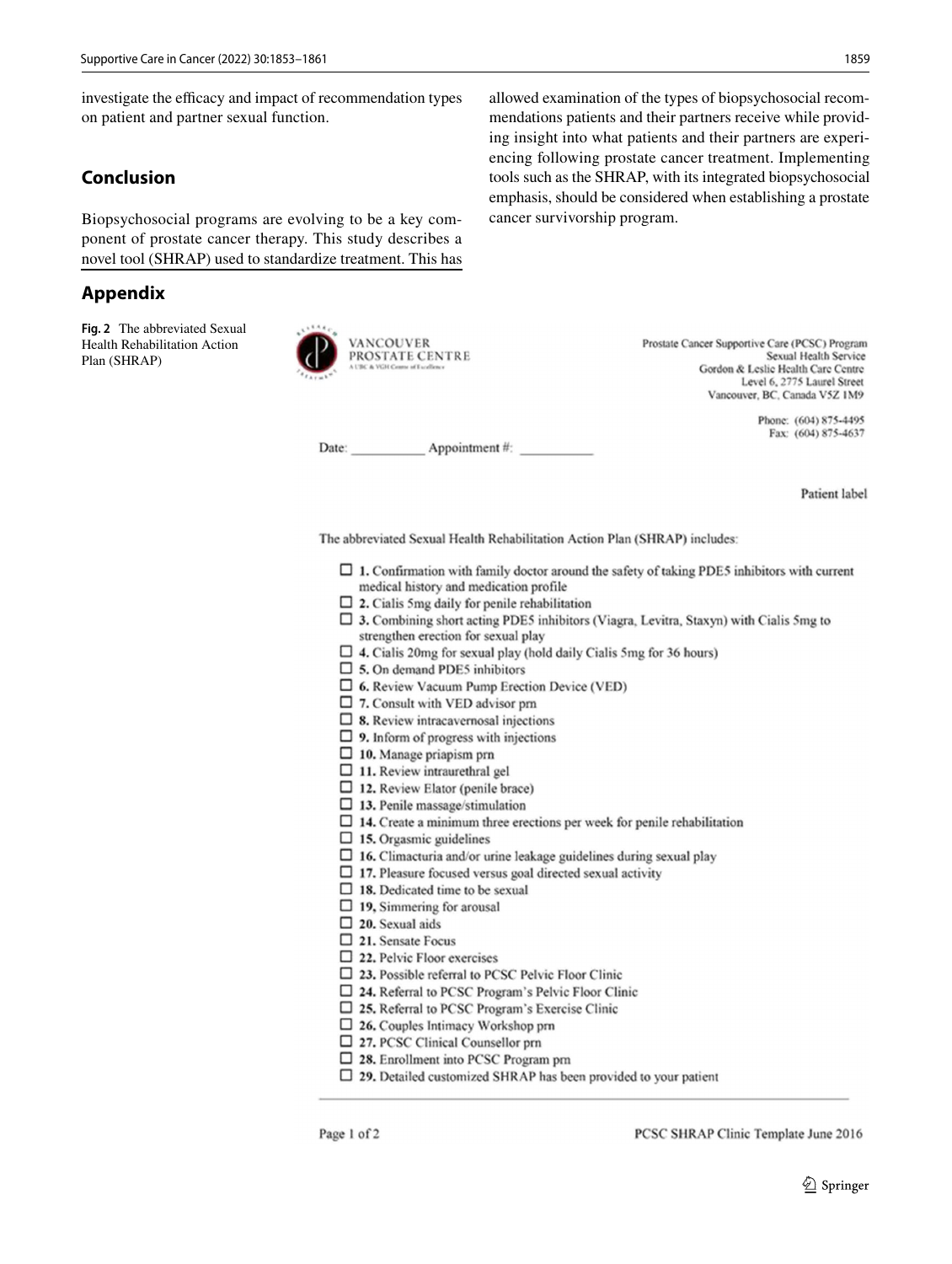

<span id="page-7-0"></span>**Fig. 3** Frequency of biopsychosocial recommendations provided to patients based on treatment modality. (A) Frequency of specifc biomedical recommendations based on treatment modality. (B) Frequency of specifc educational recommendations based on treatment

modality. (C) Frequency of specifc psychosexual recommendations based on treatment modality. (D) Frequency of specifc referral recommendations based on treatment modality. ADT=androgen deprivation therapy; Combination=surgery, radiation and/or ADT

**Author contributions** Wallace Yuen: conception and design, administrative support, collection and assembly of data, data interpretation, manuscript writing, fnal approval of the manuscript.

Luke Witherspoon: administrative support, data interpretation, manuscript writing, fnal approval of the manuscript.

Eugenia Wu: conception and design, administrative support, collection and assembly of data, fnal approval of the manuscript.

Julie Wong: data collection.

Sara Sheikholeslami: data collection.

Jenna Bentley: conception and design, administrative support, fnal approval of the manuscript.

Christine Zarowski: conception and design, administrative support, fnal approval of the manuscript.

Monita Sundar: conception and design, administrative support, fnal approval of the manuscript.

Stacy Elliott: conception and design, administrative support, fnal approval of the manuscript.

Celestia Higano: conception and design, administrative support, fnal approval of the manuscript.

Ryan Flannigan: conception and design, administrative support, manuscript writing, fnal approval of the manuscript.

**Data availability** The datasets generated during and/or analyzed during the current study are available from the corresponding author on reasonable request.

**Code availability** Not applicable.

#### **Declarations**

**Ethics approval** The authors are accountable for all aspects of the work in ensuring that questions related to the accuracy or integrity of any part of the work are appropriately investigated and resolved. This retrospective chart review study involving human participants was in accordance with the ethical standards of the institutional and national research committee and with the 1964 Helsinki Declaration and its later amendments or comparable ethical standards. The IRB of the University of British Columbia approved this study.

**Consent to participate** Informed consent was obtained from all individual participants included in the study.

**Consent for publication** Not applicable.

**Conflict of interest** Celestia S. Higano has received research grants from Aptevo, Aragon, Astellas, AstraZeneca, Clovis, Dendreon, eF-FECTOR Therapeutics, Emergent, Ferring, Genentech, Hofman-Laroche, Medivation, and Pfzer; she has also received personal fees from Astellas, Bayer, Blue Earth Diagnostics, Clovis, Dendreon, Ferring, Hinova, Janssen, Merck, Orion, Pfzer, Tolmar, Carrick Therapeutics, Novartis, and Genentech. Ryan Flannigan has received research grants